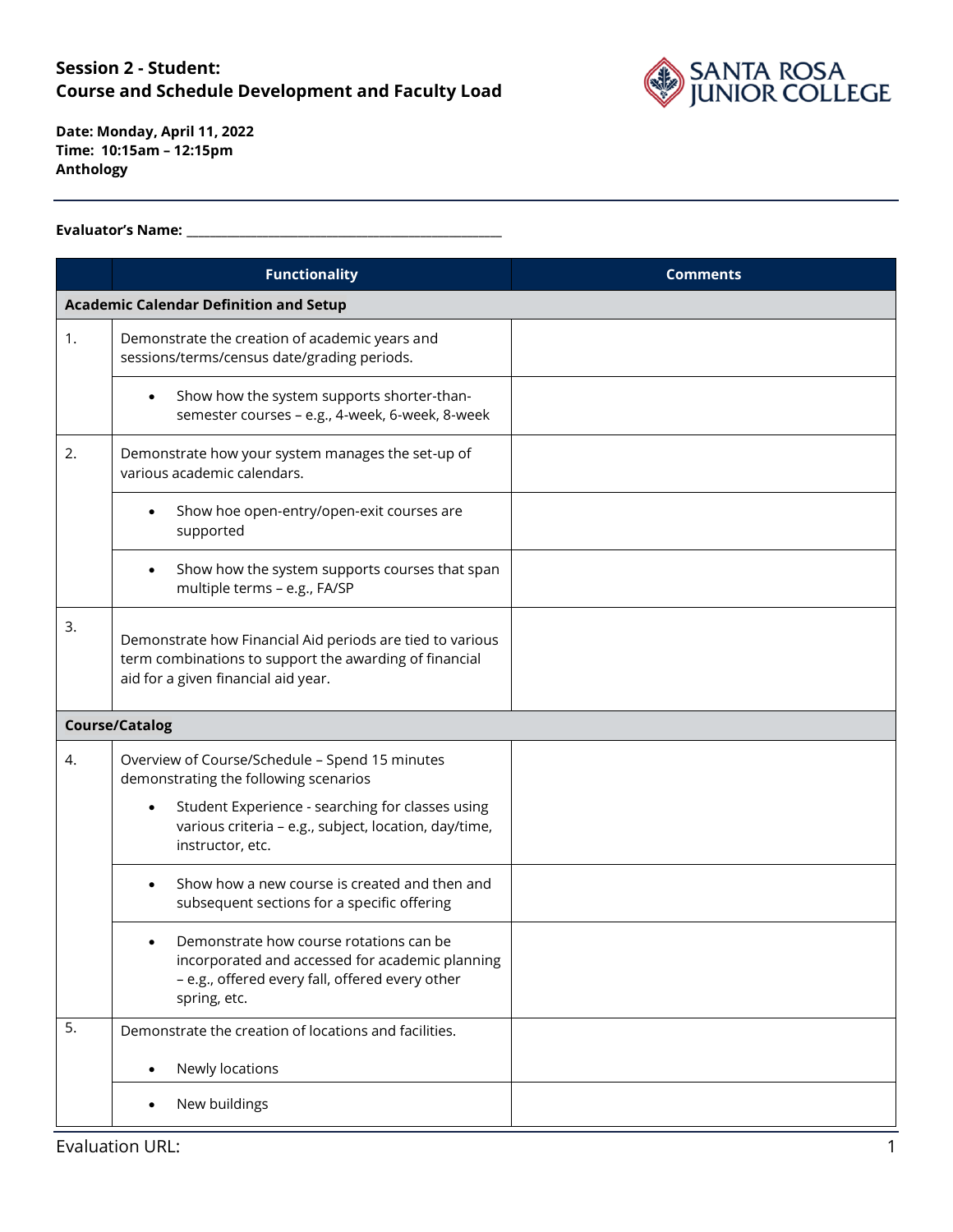

|    | <b>Functionality</b>                                                                    | <b>Comments</b> |
|----|-----------------------------------------------------------------------------------------|-----------------|
|    | New classrooms                                                                          |                 |
| 6. | Demonstrate the entry of catalog, i.e., course, data,<br>including the following items: |                 |
|    | a. Course                                                                               |                 |
|    | b. Course name (long and short versions)                                                |                 |
|    | Course number<br>C.                                                                     |                 |
|    | d. Campus/site location                                                                 |                 |
|    | e. Academic division                                                                    |                 |
|    | Academic department<br>f.                                                               |                 |
|    | Start date (effective date)<br>g.                                                       |                 |
|    | End date (ineffective date)<br>h.                                                       |                 |
|    | Prerequisites and Co-requisites both<br>i.<br>recommended and required                  |                 |
|    | Course description (long & short versions)<br>j.                                        |                 |
|    | Credit/non-credit status<br>k.                                                          |                 |
|    | Grading options, including pass, fail, audit, non-<br>I.<br>graded                      |                 |
|    | m. Fees (mandatory and optional)                                                        |                 |
|    | Number of credits/units fixed and variable<br>n.                                        |                 |
|    | o. Repeat rules                                                                         |                 |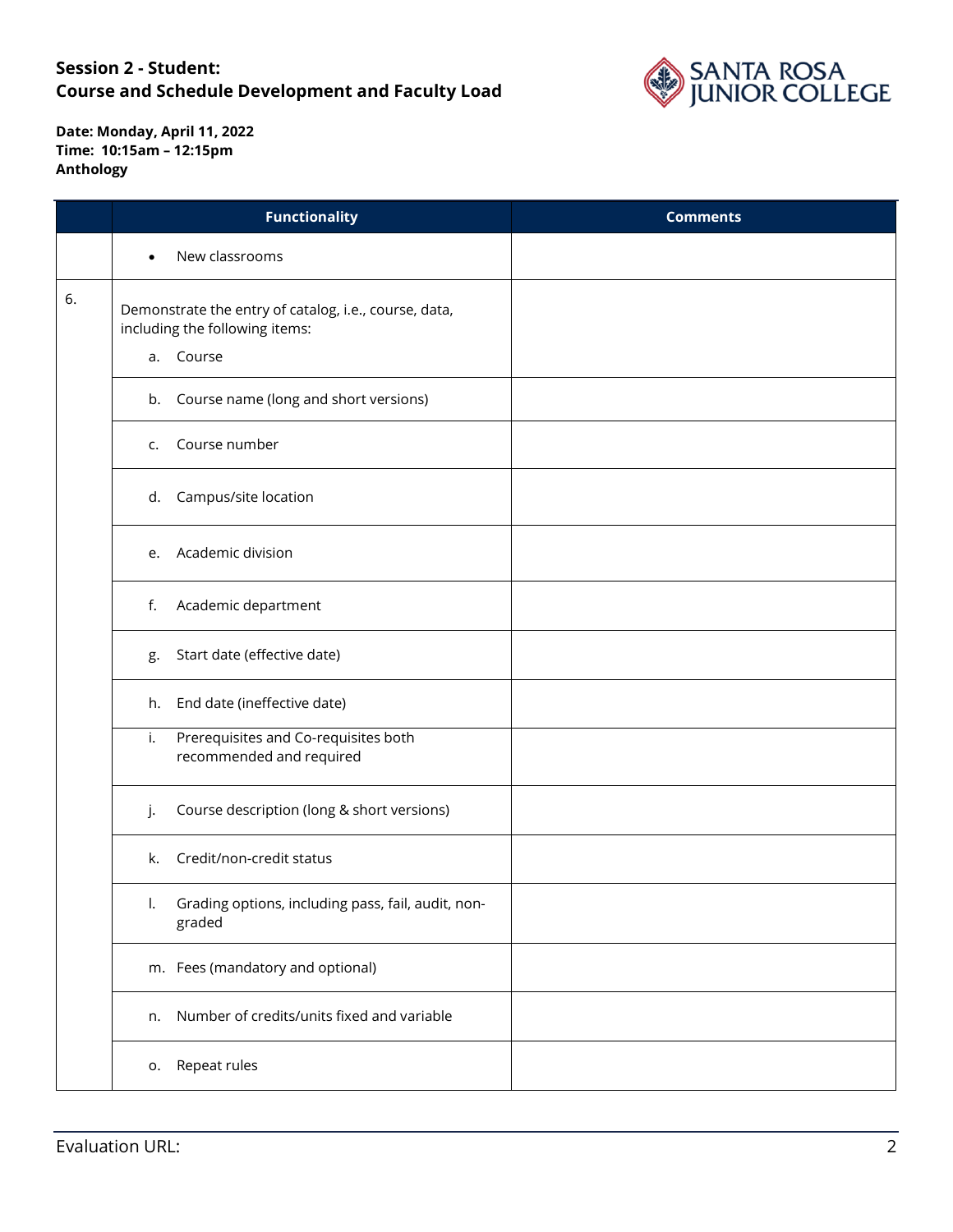

|     | <b>Functionality</b>                                                                                                   | <b>Comments</b> |
|-----|------------------------------------------------------------------------------------------------------------------------|-----------------|
|     | Instruction method(s), e.g., lecture, lab, online<br>p.                                                                |                 |
|     | Cross-listings and equivalencies<br>q.                                                                                 |                 |
|     | Academic sessions that the course is normally<br>r.<br>offered                                                         |                 |
|     | Transferability<br>S.                                                                                                  |                 |
|     | Status, e.g., active, inactive, pending approval<br>t.                                                                 |                 |
|     | Links with other courses, e.g., lecture with lab<br>u.                                                                 |                 |
|     | Special designations, e.g., Honors Students<br>v.                                                                      |                 |
|     | w. Restrictions (e.g., first-year students only)                                                                       |                 |
|     | Permissions, e.g., faculty, advisor, placement test<br>х.<br>scores                                                    |                 |
|     | Data required for IPEDS reporting<br>у.                                                                                |                 |
| 7.  | Demonstrate a course set-up and grading periods for a<br>course with clock hours.                                      |                 |
| 9.  | Demonstrate the ability to "roll" a previous version of the<br>catalog into a new catalog year and make updates.       |                 |
| 11. | Demonstrate the ability to manage multiple versions of<br>the course catalog.                                          |                 |
| 12. | Demonstrate the ability to view historical catalog data,<br>e.g., edits for a particular course over a period of years |                 |
| 13. | Demonstrate the ability to publish an electronic version of<br>the catalog.                                            |                 |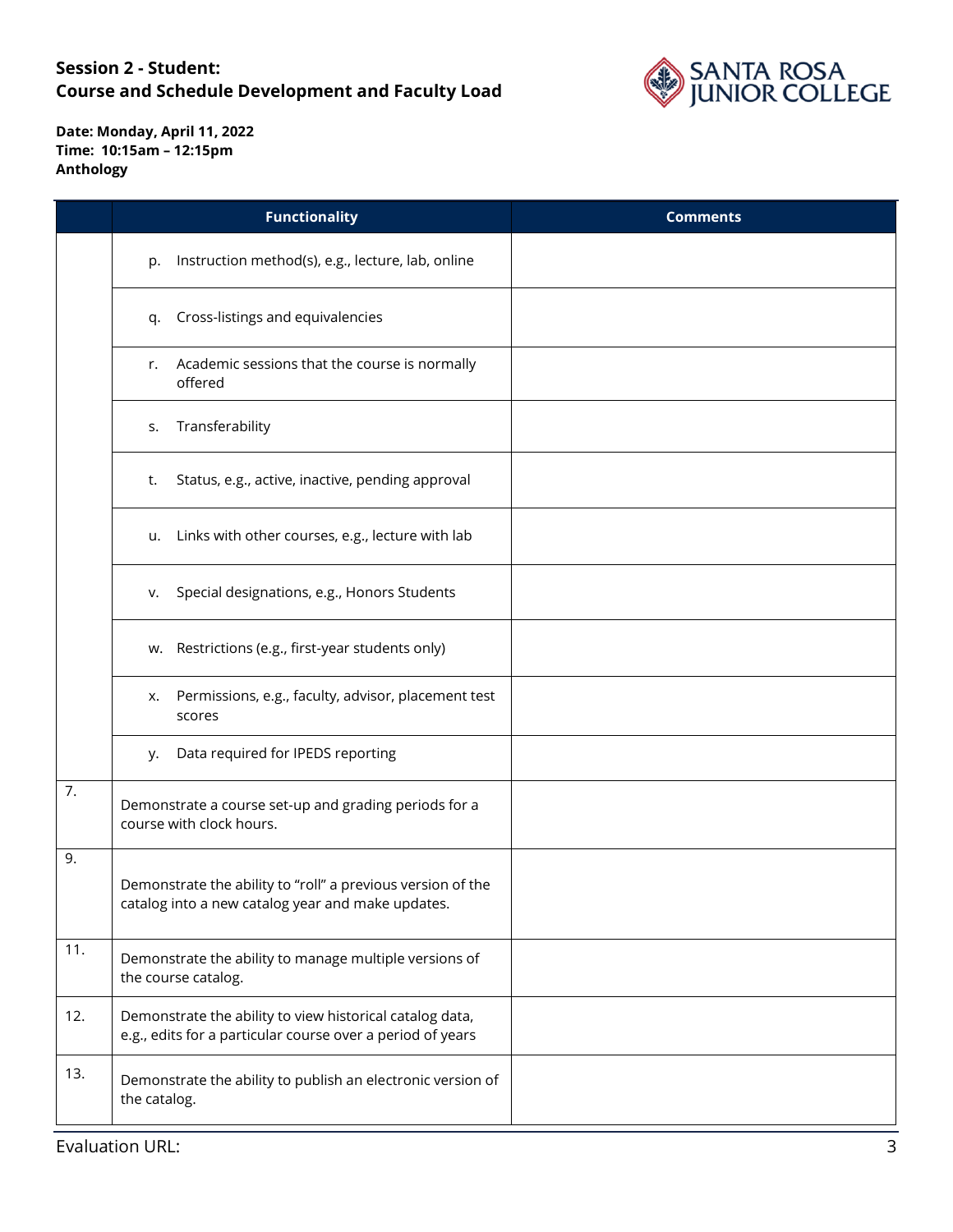

|     | <b>Functionality</b>                                                                                                                                                                                                                                | <b>Comments</b> |
|-----|-----------------------------------------------------------------------------------------------------------------------------------------------------------------------------------------------------------------------------------------------------|-----------------|
| 14. | Show how grading periods are tied to course end dates -<br>including shorter-than-semester courses                                                                                                                                                  |                 |
| 15. | Show a student's transcript.                                                                                                                                                                                                                        |                 |
|     | <b>Class Schedule - Sections per session</b>                                                                                                                                                                                                        |                 |
| 16. | Describe the logical relationships that exist between the<br>catalog and class schedule.                                                                                                                                                            |                 |
| 17. | Demonstrate or discuss the integration with a third-party<br>Catalog/Schedule development product - e.g., Courseleaf,<br>Digarc, Watermark                                                                                                          |                 |
| 18. | Demonstrate how a preliminary class schedule can be<br>developed:<br>a. From a previous version of the class schedule                                                                                                                               |                 |
|     | b. From the catalog, with user-specified parameters<br>for number of classes/sections, etc.                                                                                                                                                         |                 |
| 19. | Demonstrate the creation of a course section offering for<br>a specific session/period. Show which data elements<br>from the course records are inherited in the section<br>record and which data elements can be overridden within<br>the section. |                 |
| 22. | Demonstrate the assignment of a meeting time and<br>location to a specific course section. Including multiple<br>times and locations.                                                                                                               |                 |
| 23. | Demonstrate the ability to assign instructors to a specific<br>section of a course including multiple instructors teaching<br>a single course                                                                                                       |                 |
| 24. | Demonstrate the ability to publish an electronic version of<br>the class schedule.                                                                                                                                                                  |                 |
| 25. | Demonstrate the cancellation of a class along with an<br>indication for the reason, e.g., low enrollment.                                                                                                                                           |                 |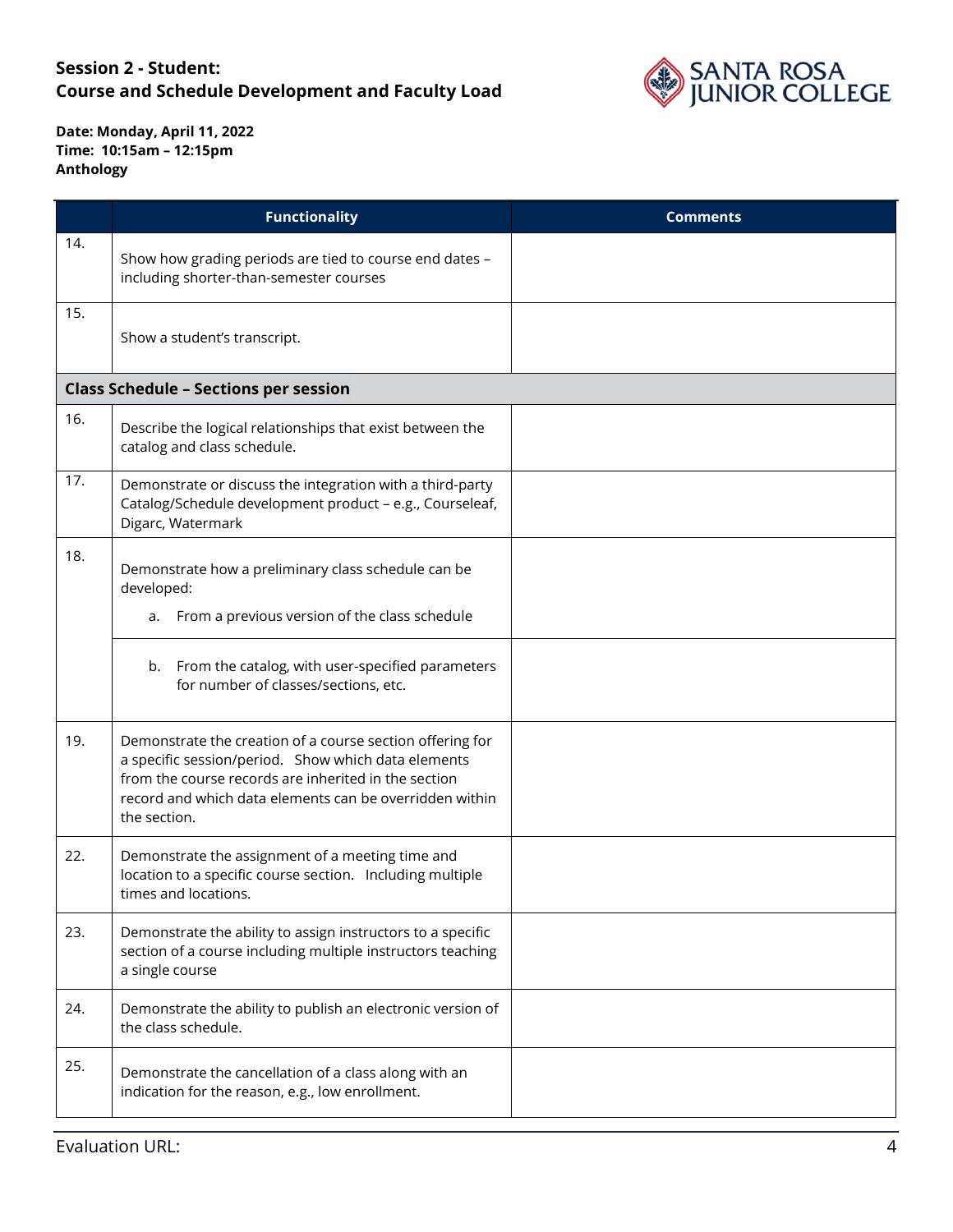

|     | <b>Functionality</b>                                                                                                                                                                                                      | <b>Comments</b> |
|-----|---------------------------------------------------------------------------------------------------------------------------------------------------------------------------------------------------------------------------|-----------------|
| 26. | Demonstrate the automatic "drop" of students who are in<br>classes that are cancelled.                                                                                                                                    |                 |
| 27. | Demonstrate the notification a student receives when<br>class is cancelled. Show how other notifications are sent -<br>e.g., A&R, LMS                                                                                     |                 |
| 29. | Demonstrate the generation of an error/exception report,<br>e.g., missing data.                                                                                                                                           |                 |
| 30. | Demonstrate the ability to "block schedule" several classes<br>- blocks of classes that are all offered by a division that<br>allow a student to register for a block of courses rather<br>than each course individually. |                 |
| 31. | Demonstrate overrides for courses - e.g., prerequisites,<br>capacity, etc.                                                                                                                                                |                 |
| 32. | With respect to the management of classes, please<br>demonstrate the following:                                                                                                                                           |                 |
|     | a. Ability to search for an available classroom or lab<br>based upon time, day, and or location                                                                                                                           |                 |
|     | b. Ability to forecast likely enrollment for a tentative<br>schedule of classes                                                                                                                                           |                 |
|     | Ability to generate reports that indicate low/high<br>c.<br>enrollment sections, seats remaining, size of wait<br>list, etc.                                                                                              |                 |
|     | d. Ability to view the average size of a course                                                                                                                                                                           |                 |
|     | Ability to search for courses by title to see when it<br>e.<br>was last taught and/or the number of times it has<br>been taught within a given period (Special Topics)                                                    |                 |
|     | Ability to run Room Schedule Report that shows<br>f.<br>every course that is being offered in that room<br>during a given year/term.                                                                                      |                 |
|     | Ability to run Class List Report.<br>g.                                                                                                                                                                                   |                 |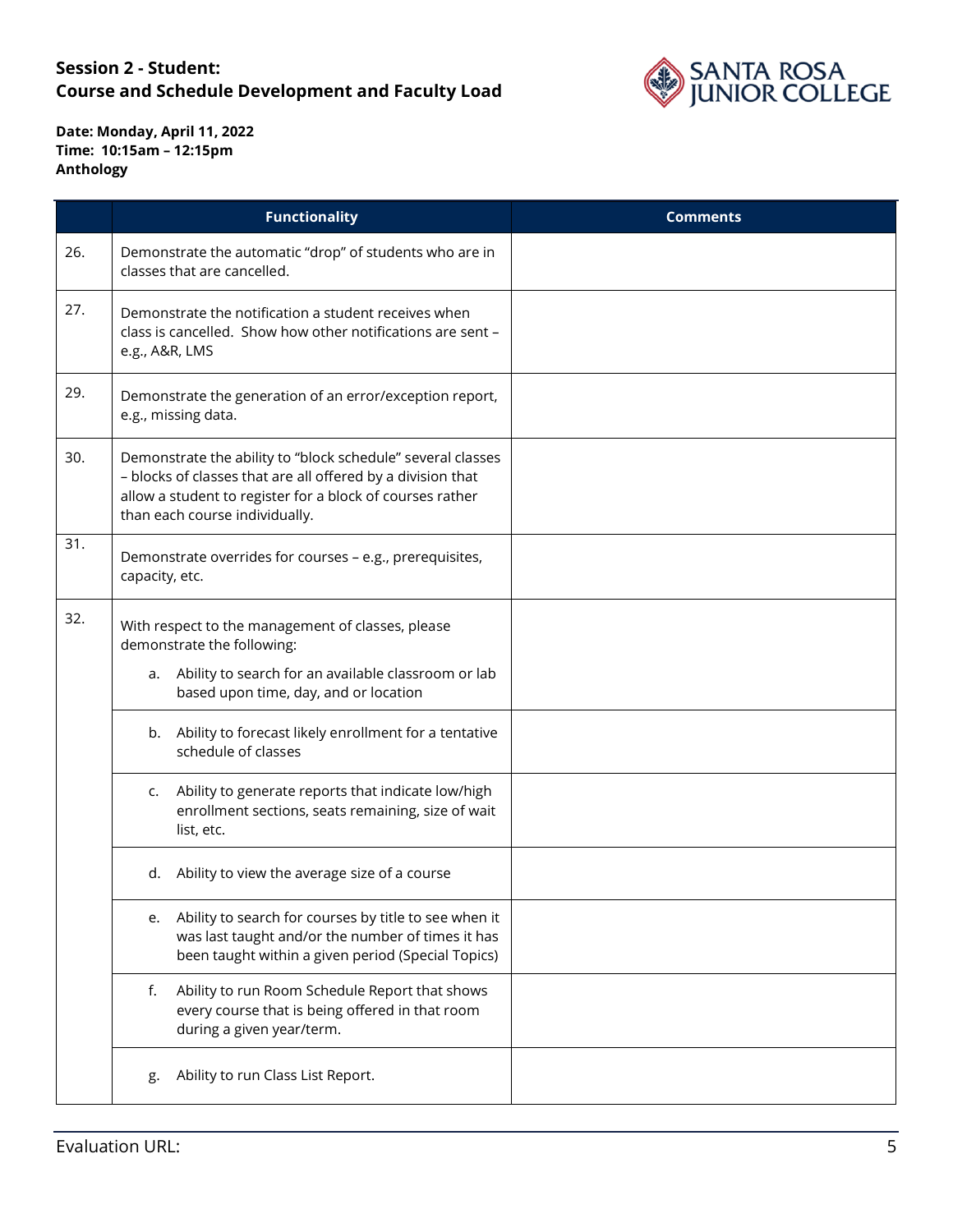

|     | <b>Functionality</b>                                                                                                                                                                                                | <b>Comments</b> |
|-----|---------------------------------------------------------------------------------------------------------------------------------------------------------------------------------------------------------------------|-----------------|
|     | h. Ability to track students who are studying abroad<br>or away from campus.                                                                                                                                        |                 |
| 33. | Demonstrate faculty load and pay calculations.                                                                                                                                                                      |                 |
|     | Show how non-teaching assignments are tracked<br>$\bullet$<br>for load - e.g., committee service                                                                                                                    |                 |
|     | Show how overload is calculated                                                                                                                                                                                     |                 |
|     | Show how the system supports load balancing<br>over an academic year                                                                                                                                                |                 |
|     | Show load "banking and borrowing" is tracked                                                                                                                                                                        |                 |
|     | Demonstrate how a section is assigned the<br>$\bullet$<br>correct type of pay (Lecture,<br>LabTier1, LabTier2, LabTier3, Non-Credit, CDCP,<br>Older Adults)<br>Demonstrate how the assigned pay flows to<br>payroll |                 |
|     | Demonstrate how changes such as cancels,<br>٠<br>substitution, change of instructors, time, dates,<br>etc. are processed and communicated to payroll                                                                |                 |
|     | Demonstrate how an instructor is on-boarded,<br>$\bullet$<br>how they are added to Instructor Maintenance?<br>And how they are added to a section or to an<br>assignment.                                           |                 |
|     | We would like to be walked through a new-hire<br>from their initial hire through them being paid.                                                                                                                   |                 |
|     | <b>Faculty Responsibilities and Functions</b>                                                                                                                                                                       |                 |
| 34. | Demonstrate adding a new faculty member into the<br>system.                                                                                                                                                         |                 |
| 35. | Show how faculty credentials are tracked                                                                                                                                                                            |                 |
| 36. | Demonstrate the ability to run a faculty schedule report.                                                                                                                                                           |                 |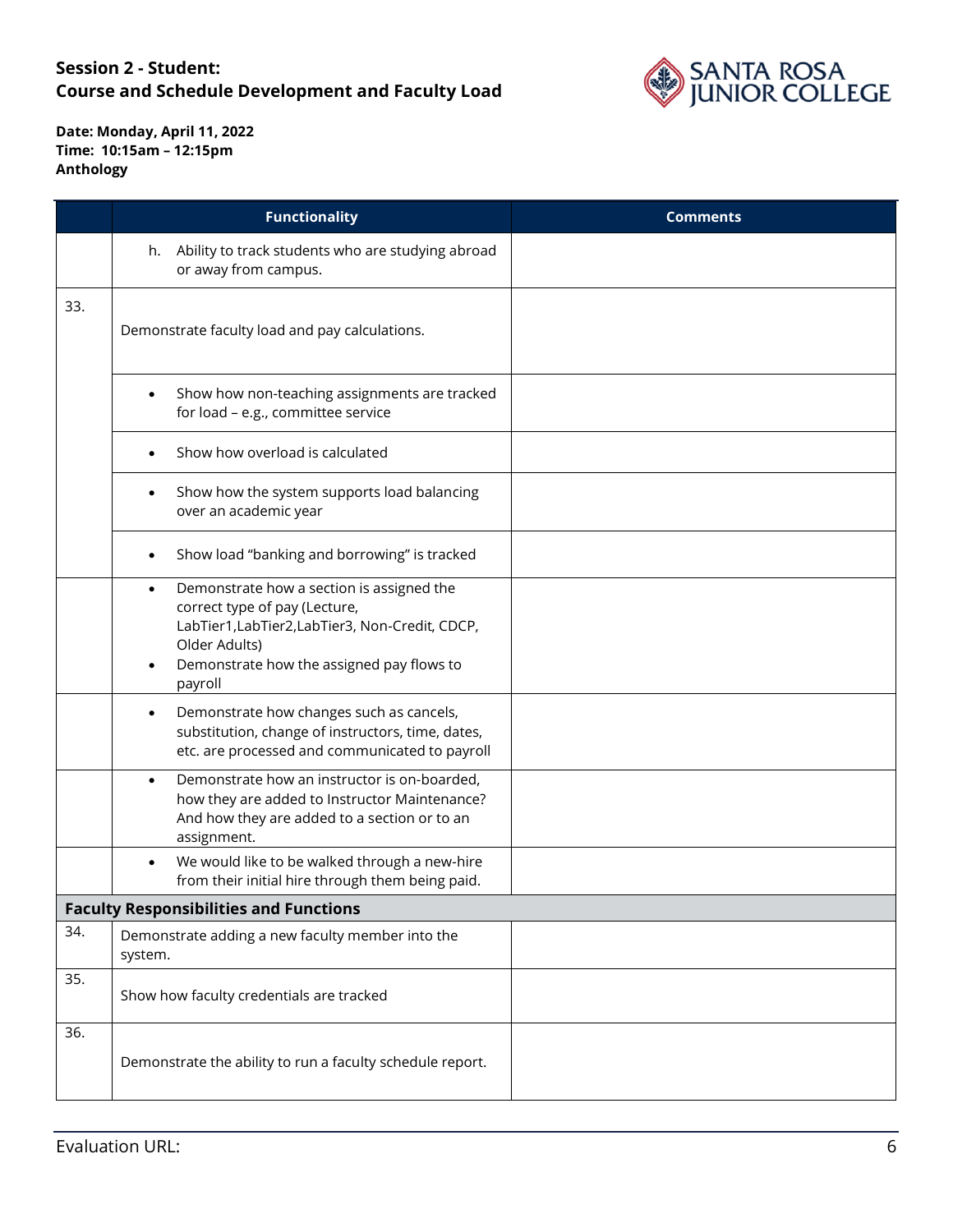

|     | <b>Functionality</b>                                                                                                                                                                                                                                                         | <b>Comments</b> |
|-----|------------------------------------------------------------------------------------------------------------------------------------------------------------------------------------------------------------------------------------------------------------------------------|-----------------|
| 37. | Show how faculty members use self-service - e.g., drop a<br>student for non-attendance, view student details, change<br>a grade, etc.                                                                                                                                        |                 |
| 38. | Demonstrate grade entry from a faculty perspective.                                                                                                                                                                                                                          |                 |
| 39. | Show how course evaluations can be managed - or<br>integrated with the LMS                                                                                                                                                                                                   |                 |
| 40. | Show how textbooks are assigned to classes - and how<br>students and faculty can view them                                                                                                                                                                                   |                 |
|     | <b>Curriculum Development and Tracking</b>                                                                                                                                                                                                                                   |                 |
| 41. | Demonstrate how Courses are entered into the<br>Curriculum module.                                                                                                                                                                                                           |                 |
| 42, | Demonstrate how Programs are entered into the<br>Curriculum module.                                                                                                                                                                                                          |                 |
| 43. | Demonstrate the crosswalk between Courses and<br>Programs (i.e. do certain course changes like unit, title,<br>number automatically reflect in program revisions).                                                                                                           |                 |
| 44. | Are Catalog Addenda offered?                                                                                                                                                                                                                                                 |                 |
| 45  | Demonstrate a Course Outline of Record (COR).                                                                                                                                                                                                                                |                 |
| 46. | Identify the reports available in the Curriculum module<br>(both internal [similar to our additional fields report] and<br>external reports [i.e. Prerequisite report, Annual<br>Accreditation Report Programs of Study, Annual Report of<br>Programs exceeding 50% online]) |                 |
| 47. | Demonstrate the workflow of New Courses                                                                                                                                                                                                                                      |                 |
| 48. | Demonstrate the workflow of Revised Courses                                                                                                                                                                                                                                  |                 |
| 49. | Demonstrate the workflow of New Programs                                                                                                                                                                                                                                     |                 |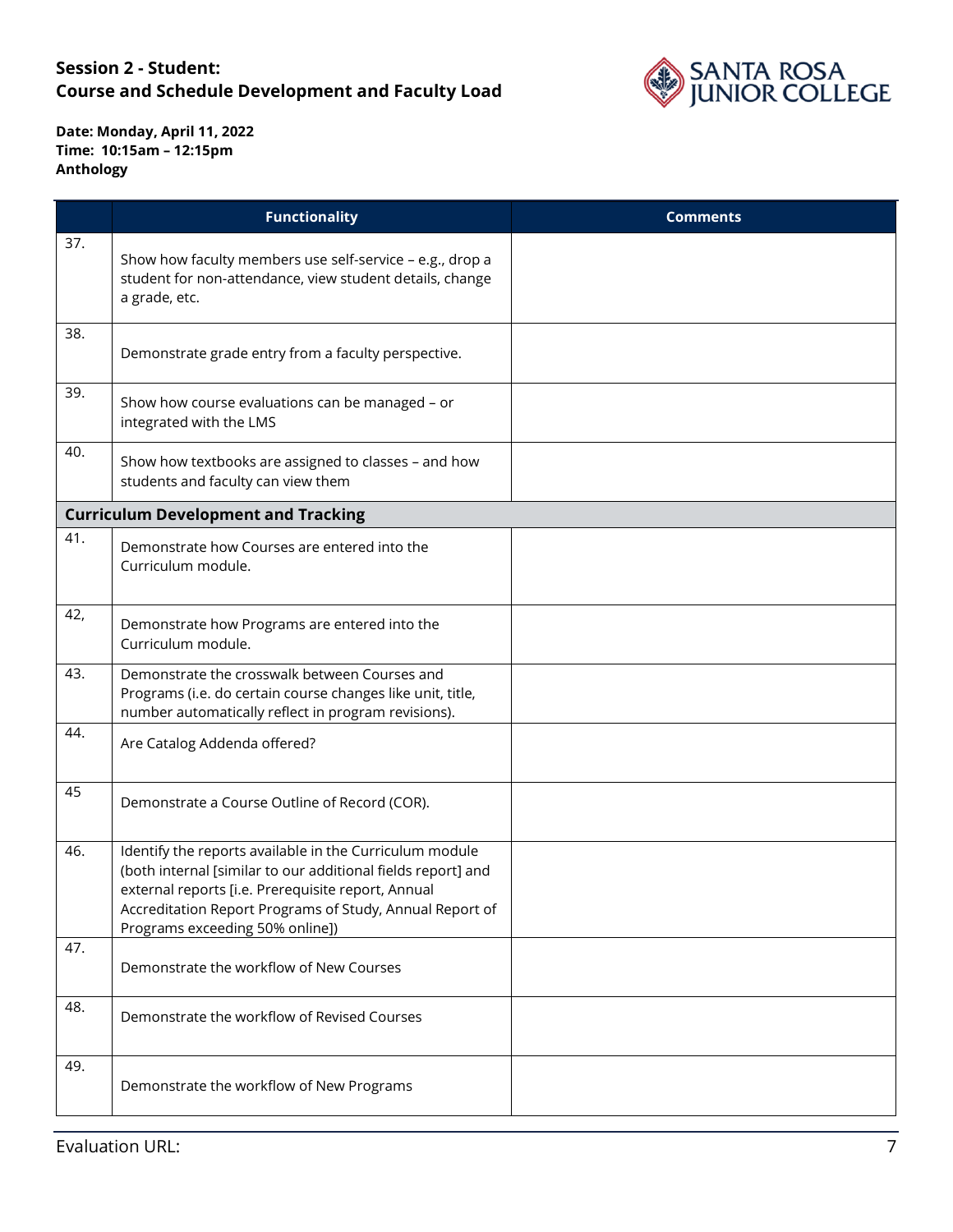

|     | <b>Functionality</b>                                                                                                       | <b>Comments</b> |
|-----|----------------------------------------------------------------------------------------------------------------------------|-----------------|
| 50. | Demonstrate the workflow of Revised Programs                                                                               |                 |
| 51  | Demonstrate the integration of the AD-T Programs with<br>their TMCs                                                        |                 |
| 52. | Demonstrate the integration of the Curriculum module<br>with the creation of a Curriculum Review Committee (CRC)<br>Agenda |                 |
| 53. | Demonstrate the integration of the Curriculum module<br>with the creation of a Curriculum Board report                     |                 |
| 54. | Demonstrate how courses and programs are submitted<br>into COCI from the Curriculum module                                 |                 |